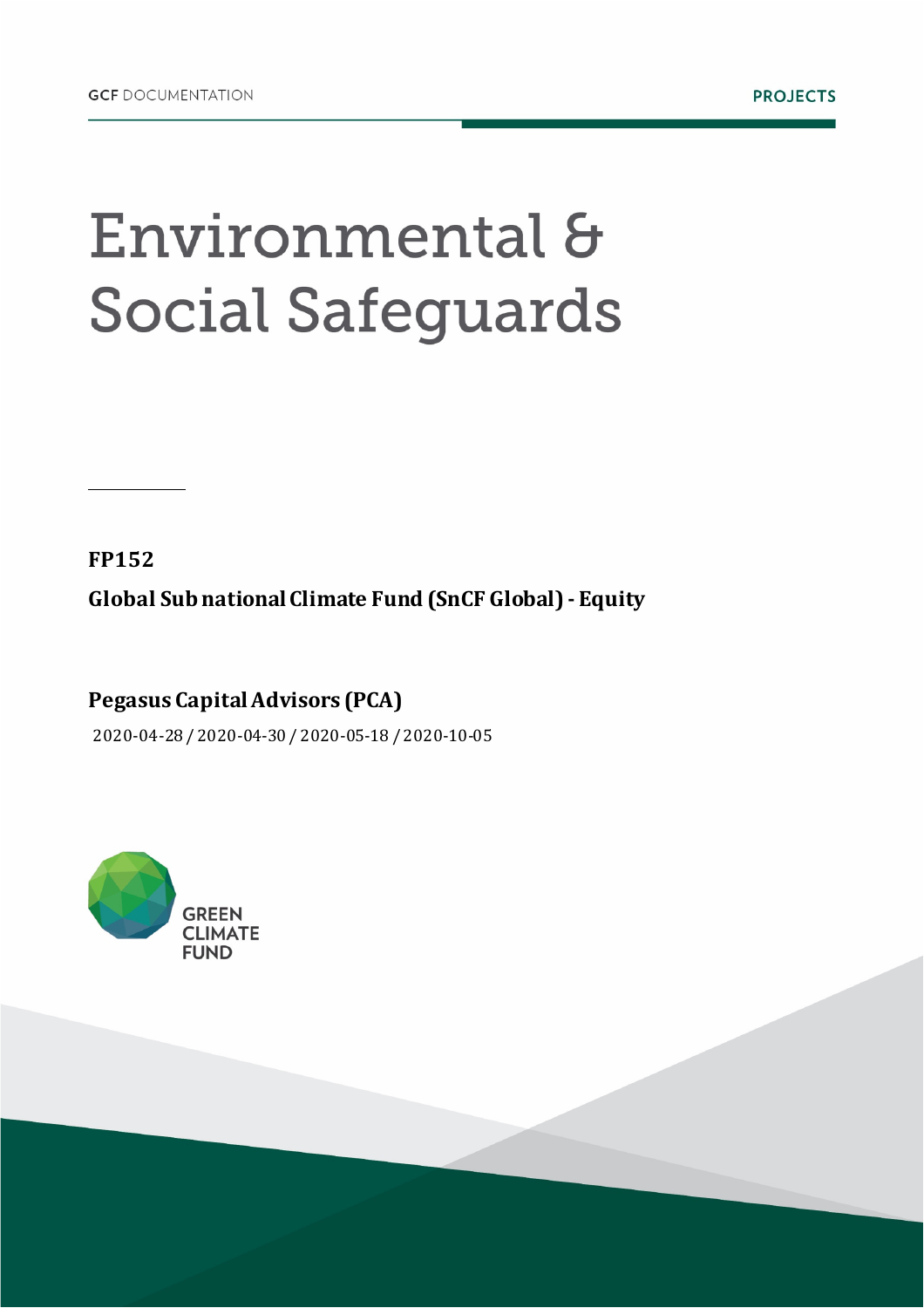## **Environmental and social safeguards reportform pursuant to para. 17 of the IDP**

| Basic project or programme information                                                            |                                                                                                                                                                                                     |  |
|---------------------------------------------------------------------------------------------------|-----------------------------------------------------------------------------------------------------------------------------------------------------------------------------------------------------|--|
| Project or programme title                                                                        | Global Subnational Climate Fund (SnCF Global)                                                                                                                                                       |  |
| Existence of subproject(s) to                                                                     |                                                                                                                                                                                                     |  |
| be identified after GCF Board                                                                     | Yes                                                                                                                                                                                                 |  |
| approval                                                                                          |                                                                                                                                                                                                     |  |
| Sector (public or private)<br><b>Accredited entity</b>                                            | Private<br>Pegasus Capital Advisors (PCA)                                                                                                                                                           |  |
| <b>Environmental and social</b>                                                                   |                                                                                                                                                                                                     |  |
| safeguards (ESS) category                                                                         | Category I-2                                                                                                                                                                                        |  |
| Location - specific<br>location(s) of project or<br>target country or location(s)<br>of programme | Africa: Burkina Faso, Cameroon, Côte d'Ivoire, Democratic<br>Republic of the Congo, Gabon, Guinea, Kenya, Mali,<br>Mozambique, Nigeria, Rwanda, Senegal, South Africa, Togo,<br>and Uganda.         |  |
|                                                                                                   | Asia-Pacific: Cambodia, Fiji, Indonesia, and Myanmar.                                                                                                                                               |  |
|                                                                                                   | Latin America and the Caribbean: Bahamas, Brazil, Chile,<br>Costa Rica, Dominica, Dominican Republic, Ecuador, El<br>Salvador, Guatemala, Haiti, Honduras, Jamaica, Mexico,<br>Panama, and Uruguay. |  |
|                                                                                                   | Mediterranean: Albania, Jordan, Lebanon, Mauritania,<br>Montenegro, Morocco, North Macedonia, and Tunisia.                                                                                          |  |
| Environmental and Social Impact Assessment (ESIA) (if applicable)                                 |                                                                                                                                                                                                     |  |
| Date of disclosure on<br>accredited entity's website                                              | N/A                                                                                                                                                                                                 |  |
| Language(s) of disclosure                                                                         | N/A                                                                                                                                                                                                 |  |
| Explanation on language                                                                           | N/A                                                                                                                                                                                                 |  |
| Linkto disclosure                                                                                 | N/A                                                                                                                                                                                                 |  |
| Other link(s)                                                                                     | N/A                                                                                                                                                                                                 |  |
| Remarks                                                                                           | N/A                                                                                                                                                                                                 |  |
| Environmental and Social Management Plan (ESMP) (if applicable)                                   |                                                                                                                                                                                                     |  |
| Date of disclosure on<br>accredited entity's website                                              | N/A                                                                                                                                                                                                 |  |
| Language(s) of disclosure                                                                         | N/A                                                                                                                                                                                                 |  |
| Explanation on language                                                                           | N/A                                                                                                                                                                                                 |  |
| Linkto disclosure                                                                                 | N/A                                                                                                                                                                                                 |  |
| Other link(s)                                                                                     | N/A                                                                                                                                                                                                 |  |
| Remarks                                                                                           | N/A                                                                                                                                                                                                 |  |
| Environmental and Social Management (ESMS) (if applicable)                                        |                                                                                                                                                                                                     |  |
| Date of disclosure on<br>accredited entity's website                                              | Tuesday, April 28, 2020;<br>Thursday, April 30, 2020;<br>Monday, May 18, 2020;<br>Monday, October 5, 2020                                                                                           |  |
| $L$ anguage $(s)$ of disclosure                                                                   | English, Arabic, French, Spanish,<br>Portuguese,<br>Albanian, Khmer,<br>and Dutch                                                                                                                   |  |
| Explanation on language                                                                           | These are the official languages of most of the target<br>countries.                                                                                                                                |  |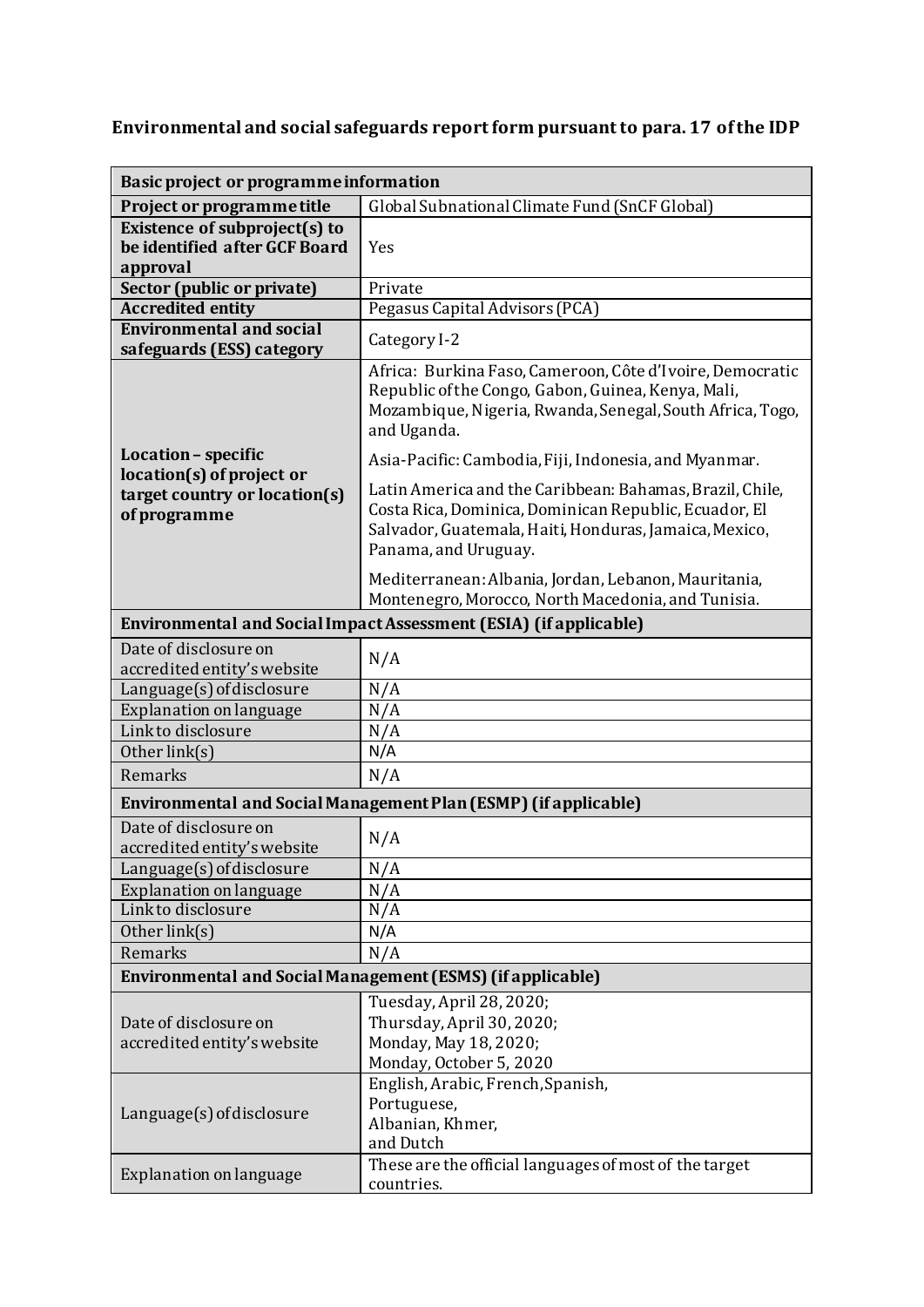|                                                                                                                                                                           | English:                                                   |
|---------------------------------------------------------------------------------------------------------------------------------------------------------------------------|------------------------------------------------------------|
|                                                                                                                                                                           | http://www.pcalp.com/wp-                                   |
|                                                                                                                                                                           | content/uploads/2020/04/ESMS-English.pdf                   |
|                                                                                                                                                                           |                                                            |
|                                                                                                                                                                           | Albanian:                                                  |
|                                                                                                                                                                           | http://www.pcalp.com/wp-                                   |
|                                                                                                                                                                           | content/uploads/2020/05/ESMS-in-Albanian.pdf               |
|                                                                                                                                                                           |                                                            |
|                                                                                                                                                                           | Arabic:                                                    |
|                                                                                                                                                                           | http://www.pcalp.com/wp-                                   |
|                                                                                                                                                                           | content/uploads/2020/04/ESMS-Arabic.pdf                    |
|                                                                                                                                                                           |                                                            |
|                                                                                                                                                                           | Dutch:                                                     |
|                                                                                                                                                                           | https://www.pcalp.com/wp-                                  |
|                                                                                                                                                                           | content/uploads/2020/10/ESMS-Dutch.pdf                     |
| Linkto disclosure                                                                                                                                                         |                                                            |
|                                                                                                                                                                           | French:                                                    |
|                                                                                                                                                                           | http://www.pcalp.com/wp-                                   |
|                                                                                                                                                                           | content/uploads/2020/04/ESMS-French.pdf                    |
|                                                                                                                                                                           |                                                            |
|                                                                                                                                                                           | Khmer:                                                     |
|                                                                                                                                                                           | http://www.pcalp.com/wp-                                   |
|                                                                                                                                                                           | content/uploads/2020/05/ESMS-in-Khmer.pdf                  |
|                                                                                                                                                                           |                                                            |
|                                                                                                                                                                           | Portuguese:                                                |
|                                                                                                                                                                           | http://www.pcalp.com/wp-                                   |
|                                                                                                                                                                           | content/uploads/2020/05/ESMS-Portuguese.pdf                |
|                                                                                                                                                                           |                                                            |
|                                                                                                                                                                           | Spanish:                                                   |
|                                                                                                                                                                           | http://www.pcalp.com/wp-                                   |
|                                                                                                                                                                           | content/uploads/2020/04/ESMS-Spanish.pdf                   |
|                                                                                                                                                                           | PCA website:                                               |
|                                                                                                                                                                           | http://www.pcalp.com/our-esms/                             |
|                                                                                                                                                                           |                                                            |
| Other link(s)                                                                                                                                                             | R20 website:                                               |
|                                                                                                                                                                           | https://regions20.org/sub-national-climate-fund-sncf-2/    |
|                                                                                                                                                                           | <b>IUCN</b> website:                                       |
|                                                                                                                                                                           | https://www.iucn.org/gcf-iucn-partnership/projects         |
| Remarks                                                                                                                                                                   | An ESMS consistent with the requirements for a Category I- |
|                                                                                                                                                                           | 2 programme is contained in the Environmental and Social   |
|                                                                                                                                                                           | Management System (ESMS).                                  |
|                                                                                                                                                                           |                                                            |
| Any other relevant ESS reports, e.g. Resettlement Action Plan (RAP), Resettlement<br>Policy Framework (RPF), Indigenous Peoples Plan (IPP), IPP Framework (if applicable) |                                                            |
| Description of                                                                                                                                                            |                                                            |
| report/disclosure on                                                                                                                                                      | N/A                                                        |
| accredited entity's website                                                                                                                                               |                                                            |
| Language(s) of disclosure                                                                                                                                                 | N/A                                                        |
| Explanation on language                                                                                                                                                   | N/A                                                        |
| Linkto disclosure                                                                                                                                                         |                                                            |
|                                                                                                                                                                           | N/A                                                        |
| Other link(s)                                                                                                                                                             | N/A                                                        |
| Remarks                                                                                                                                                                   | N/A                                                        |